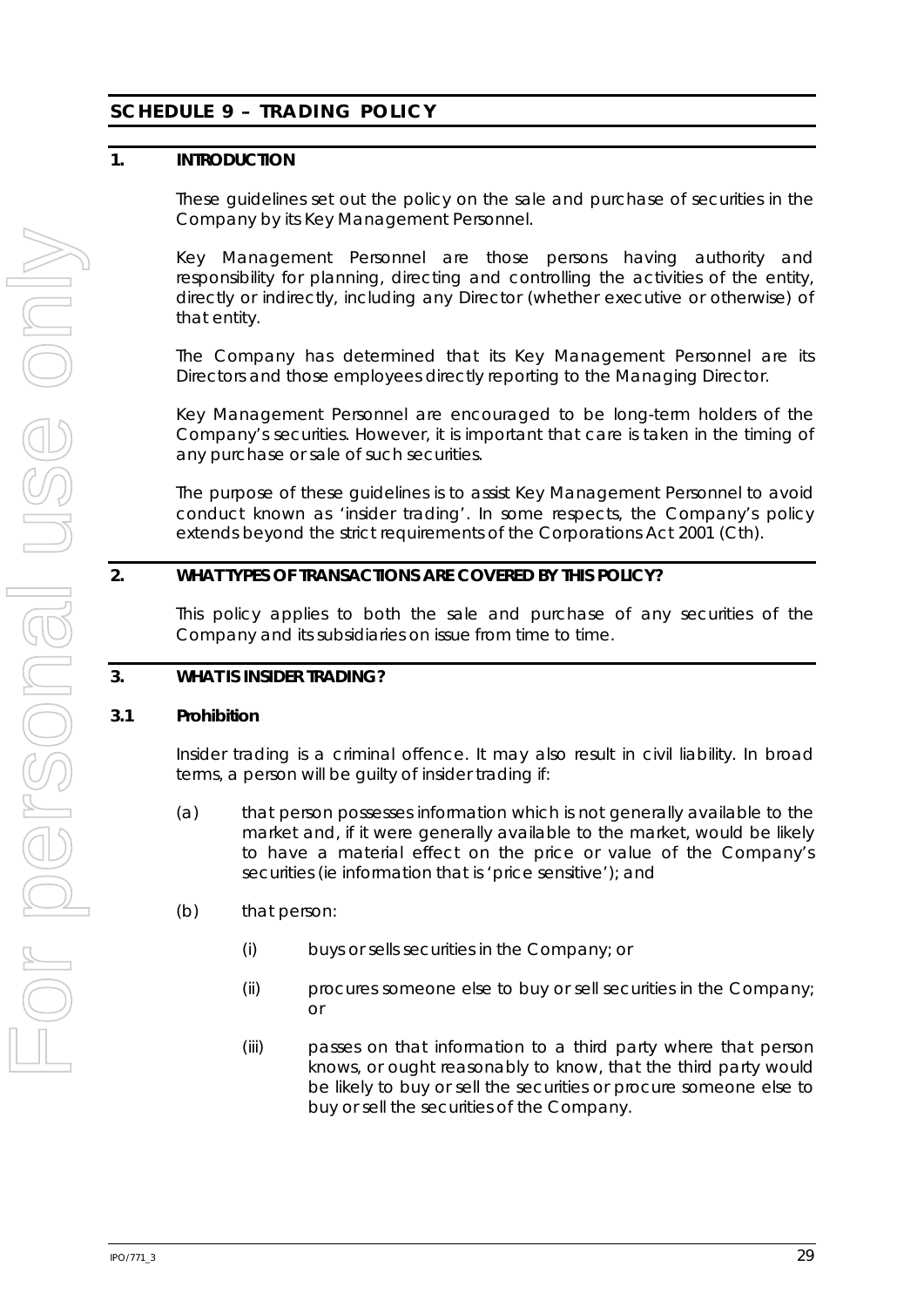### **3.2 Examples**

To illustrate the prohibition described above, the following are possible examples of price sensitive information which, if made available to the market, may be likely to materially affect the price of the Company's securities:

- (a) the Company considering a major acquisition;
- (b) the threat of major litigation against the Company;
- (c) the Company's revenue and profit or loss results materially exceeding (or falling short of) the market's expectations;
- (d) a material change in debt, liquidity or cash flow;
- (e) a significant new development proposal (e.g. new product or technology);
- (f) the grant or loss or a major contract;
- (g) a management or business restructuring proposal;
- (h) a share issue proposal;
- (i) an agreement or option to acquire an interest in a mining tenement, or to enter into a joint venture or farm-in or farm-out arrangement in relation to a mining tenement; and
- (j) significant discoveries, exploration results, or changes in reserve/resource estimates from mining tenements in which the Company has an interest.

#### **3.3 Dealing through third parties**

The insider trading prohibition extends to dealings by individuals through nominees, agents or other associates, such as family members, family trusts and family companies (referred to as "**Associates**" in these guidelines).

#### **3.4 Information however obtained**

It does not matter how or where the person obtains the information – it does not have to be obtained from the Company to constitute inside information.

#### **3.5 Employee share schemes**

The prohibition does not apply to acquisitions of shares or options by employees made under employee share or option schemes, nor does it apply to the acquisition of shares as a result of the exercise of options under an employee option scheme. However, the prohibition does apply to the sale of shares acquired under an employee share scheme and also to the sale of shares acquired following the exercise of an option granted under an employee option scheme.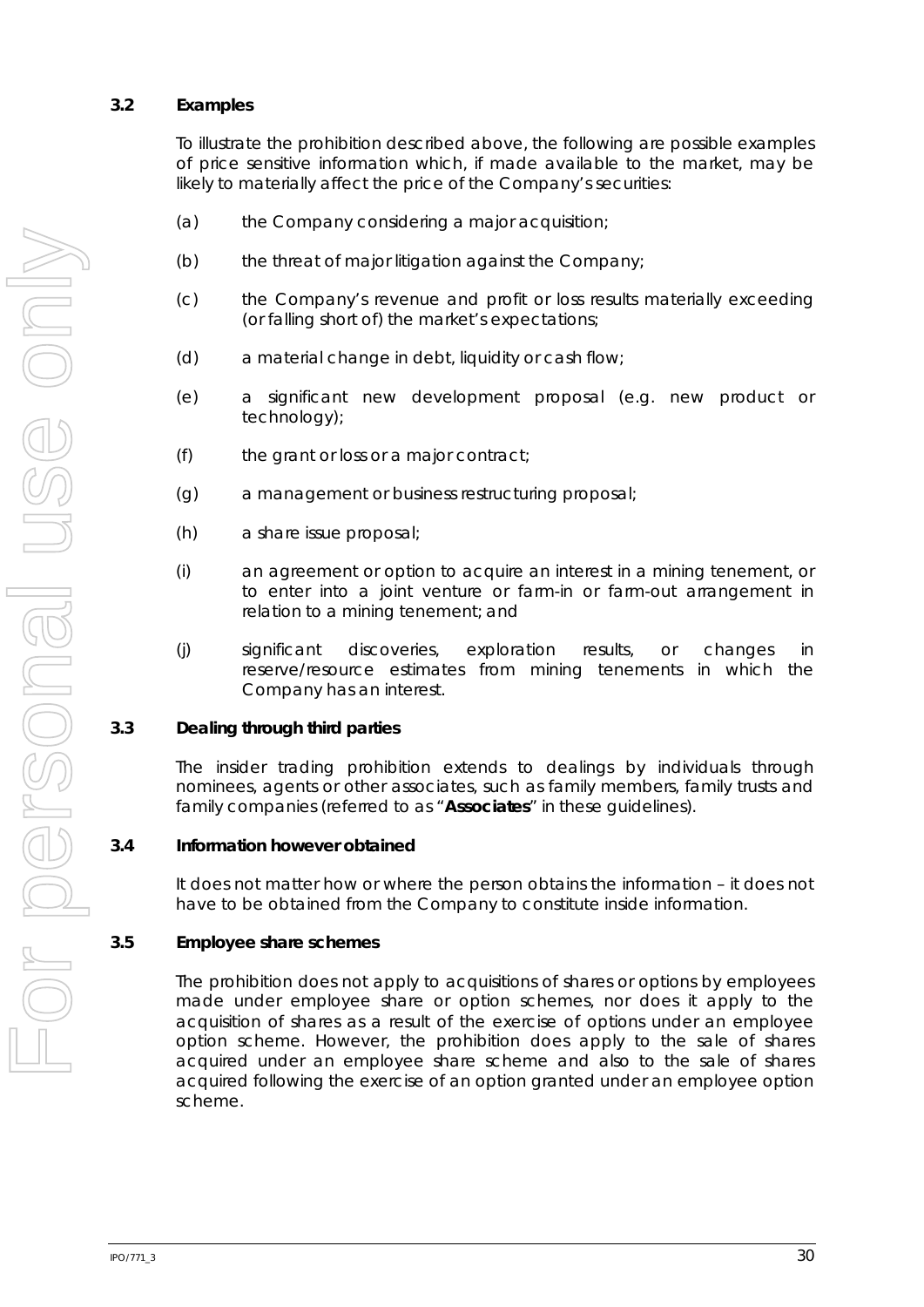### **4. GUIDELINES FOR TRADING IN THE COMPANY'S SECURITIES**

### <span id="page-2-0"></span>**4.1 General rule**

Key Management Personnel must not, except in exceptional circumstances deal in securities of the Company during the following periods:

- (a) two weeks prior to, and 48 hours after the release of the Company's Annual Financial Report;
- (b) two weeks prior to, and 48 hours after the release of the Consolidated Interim Financial Report of the Company; and
- (c) two weeks prior to, and 48 hours after the release of the Company's quarterly reports,

### (together the **Closed Periods**).

The Company may at its discretion vary this rule in relation to a particular Closed Periods by general announcement to all Key Management Personnel either before or during the Closed Periods. However, if a Key Management Personnel is in possession of price sensitive information which is not generally available to the market, then he or she must not deal in the Company's securities at **any** time.

### **4.2 No short-term trading in the Company's securities**

Key Management Personnel should never engage in short-term trading of the Company's securities except for the exercise of options where the shares will be sold shortly thereafter.

### **4.3 Securities in other companies**

Buying and selling securities of other companies with which the Company may be dealing is prohibited where an individual possesses information which is not generally available to the market and is 'price sensitive'. For example, where an individual is aware that the Company is about to sign a major agreement with another company, they should not buy securities in either the Company or the other company.

### **4.4 Exceptions**

- (a) Key Management Personnel may at any time:
	- (i) acquire ordinary shares in the Company by conversion of securities giving a right of conversion to ordinary shares;
	- (ii) acquire Company securities under a bonus issue made to all holders of securities of the same class;
	- (iii) acquire Company securities under a dividend reinvestment, or top-up plan that is available to all holders or securities of the same class;
	- (iv) acquire, or agree to acquire or exercise options under an employee incentive scheme (as that term is defined in the ASX Listing Rules);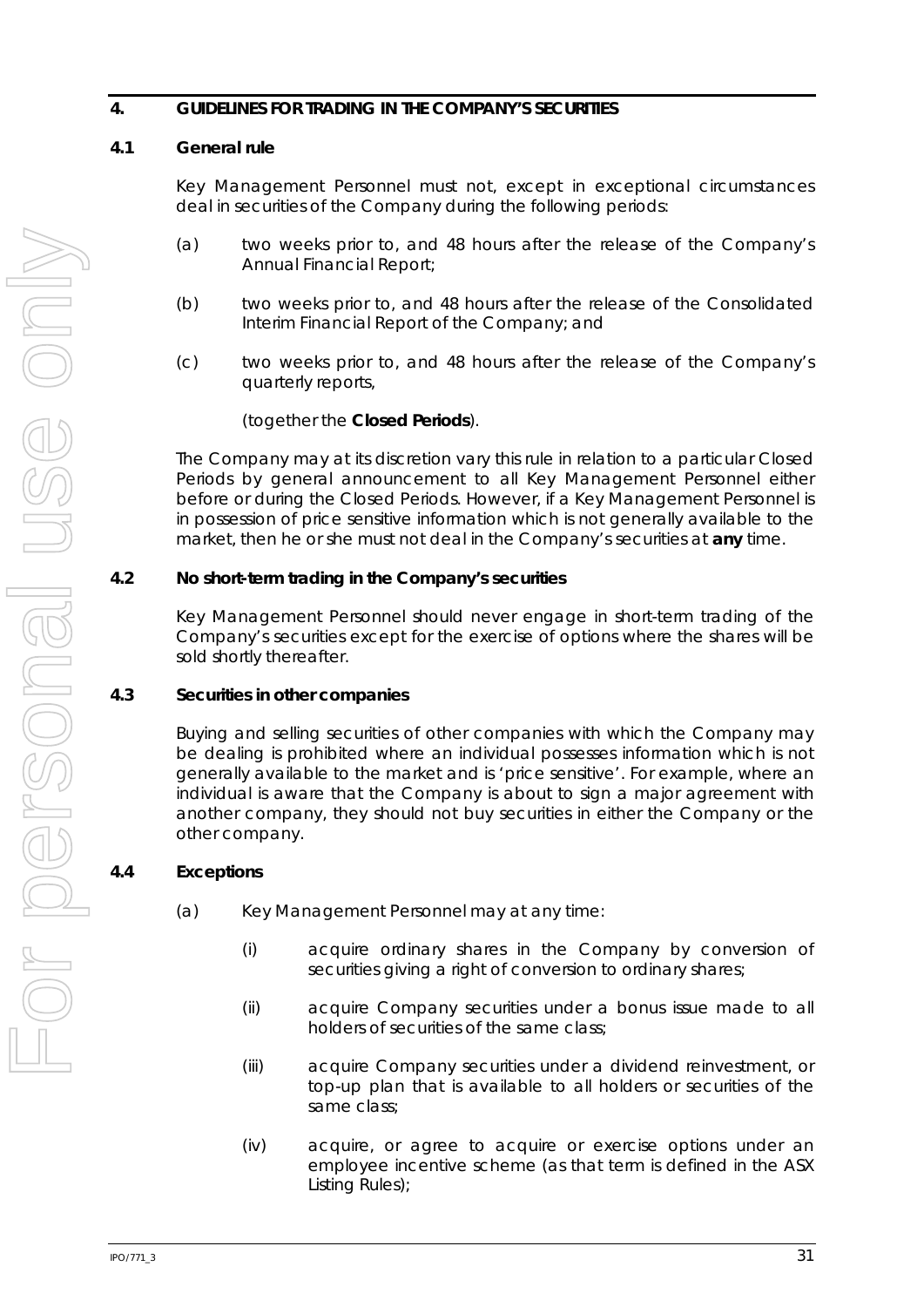- (v) withdraw ordinary shares in the Company held on behalf of the Key Management Personnel in an employee incentive scheme (as that term is defined in the ASX Listing Rules) where the withdrawal is permitted by the rules of that scheme;
- (vi) acquire ordinary shares in the Company as a result of the exercise of options held under an employee option scheme;
- (vii) transfer securities of the Company already held into a superannuation fund or other saving scheme in which the restricted person is a beneficiary;
- (viii) make an investment in, or trade in units of, a fund or other scheme (other than a scheme only investing in the securities of the Company) where the assets of the fund or other scheme are invested at the discretion of a third party;
- (ix) where a restricted person is a trustee, trade in the securities of the Company by that trust, provided the restricted person is not a beneficiary of the trust and any decision to trade during a prohibited period is taken by the other trustees or by the investment managers independently of the restricted person;
- (x) undertake to accept, or accept, a takeover offer;
- (xi) trade under an offer or invitation made to all or most of the security holders, such as a rights issue, a security purchase plan, a dividend or distribution reinvestment plan and an equal access buy-back, where the plan that determines the timing and structure of the offer has been approved by the Board. This includes decisions relating to whether or not to take up the entitlements and the sale of entitlements required to provide for the take up of the balance of entitlements under a renounceable pro rata issue;
- (xii) dispose of securities of the Company resulting from a secured lender exercising their rights, for example, under a margin lending arrangement;
- (xiii) exercise (but not sell securities following exercise) an option or a right under an employee incentive scheme, or convert a convertible security, where the final date for the exercise of the option or right, or the conversion of the security, falls during a prohibited period or the Company has had a number of consecutive prohibited periods and the restricted person could not reasonably have been expected to exercise it at a time when free to do so; or
- (xiv) trade under a non-discretionary trading plan for which prior written clearance has been provided in accordance with procedures set out in this Policy.
- (b) In respect of any share or option plans adopted by the Company, it should be noted that it is not permissible to provide the exercise price of options by selling the shares acquired on the exercise of these options unless the sale of those shares occurs outside the periods specified in paragraph [4.1.](#page-2-0)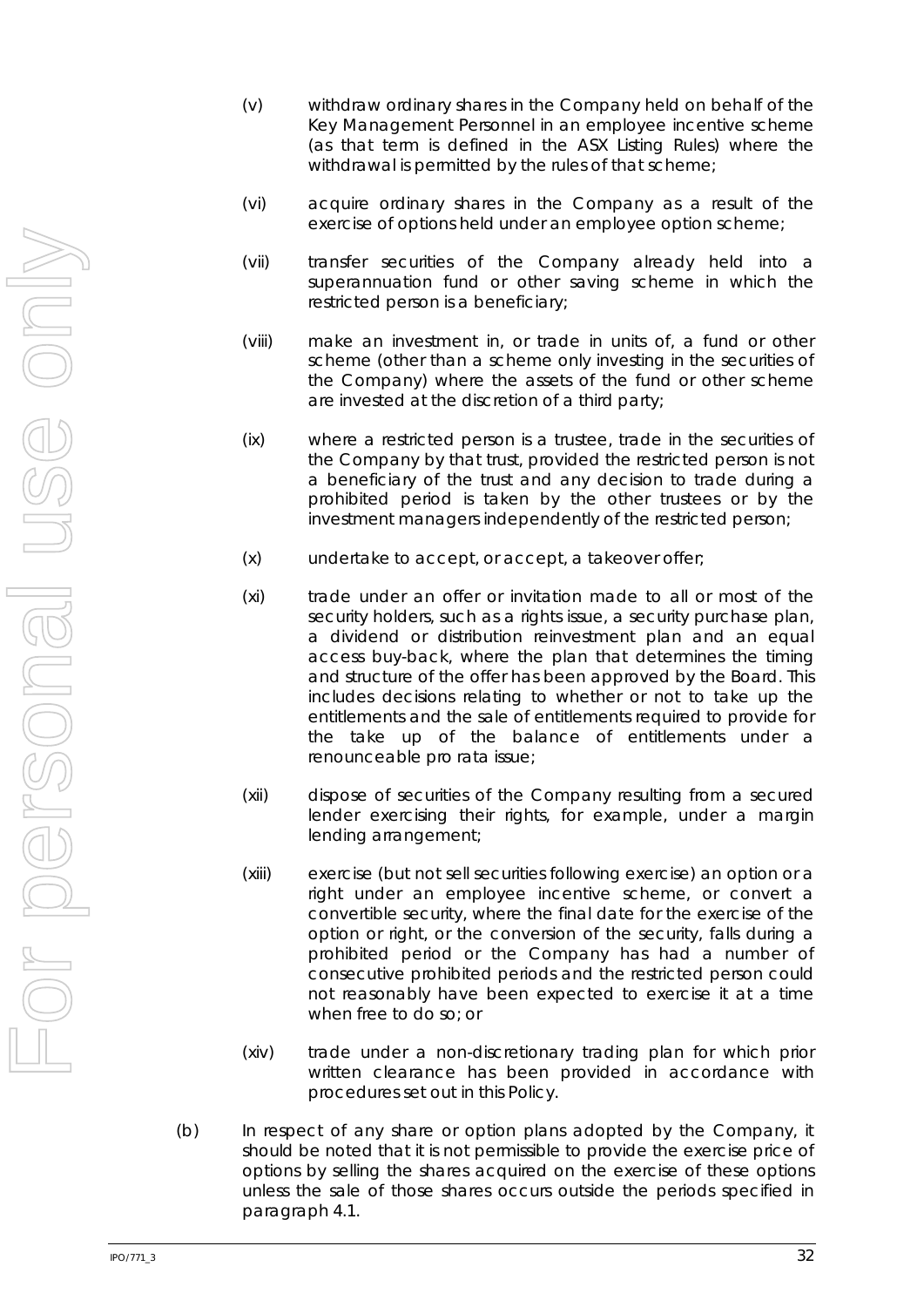Were this is to occur at a time when the person possessed inside information, then the sale of Company securities would be a breach of insider trading laws, even though the person's decision to sell was not influenced by the inside information that the person possessed and the person may not have made a profit on the sale. Where Company securities are provided to a lender as security by way of mortgage or charge, a sale that occurs under that mortgage or charge as a consequence of default would not breach insider trading laws.

### **4.5 Notification of periods when Key Management Personnel are not permitted to trade**

The Company Secretary will endeavour to notify all Key Management Personnel of the times when they are not permitted to buy or sell the Company's securities as set out in paragraph [4.1.](#page-2-0)

### **5. APPROVAL AND NOTIFICATION REQUIREMENTS**

#### <span id="page-4-0"></span>**5.1 Approval requirements**

- (a) Any Key Management Personnel (other than the Chairman) wishing to buy, sell or exercise rights in relation to the Company's securities must obtain the prior written approval of the Chairman or the Board before doing so.
- (b) If the Chairman wishes to buy, sell or exercise rights in relation to the Company's securities, the Chairman must obtain the prior approval of the Board before doing so.

#### <span id="page-4-1"></span>**5.2 Approvals to buy or sell securities**

- (a) All requests to buy or sell securities as referred to in paragraph [5.1](#page-4-0) must include the intended volume of securities to be purchased or sold and an estimated time frame for the sale or purchase.
- (b) Copies of written approvals must be forwarded to the Company Secretary prior to the approved purchase or sale transaction.

### **5.3 Notification**

Subsequent to approval obtained in accordance with paragraphs [5.1](#page-4-0) and [5.2,](#page-4-1) any Key Management Personnel who (or through his or her Associates) buys, sells, or exercises rights in relation to Company securities **must** notify the Company Secretary in writing of the details of the transaction within five (5) business days of the transaction occurring. This notification obligation **operates at all times** but does not apply to acquisitions of shares or options by employees made under employee share or option schemes, nor does it apply to the acquisition of shares as a result of the exercise of options under an employee option scheme.

#### **5.4 Key Management Personnel sales of securities**

Key Management Personnel need to be mindful of the market perception associated with any sale of Company securities and possibly the ability of the market to absorb the volume of shares being sold. With this in mind, the management of the sale of any significant volume of Company securities (ie a volume that would represent a volume in excess of 10% of the total securities held by the seller prior to the sale, or a volume to be sold that would be in excess of 10% of the average daily traded volume of the shares of the Company on the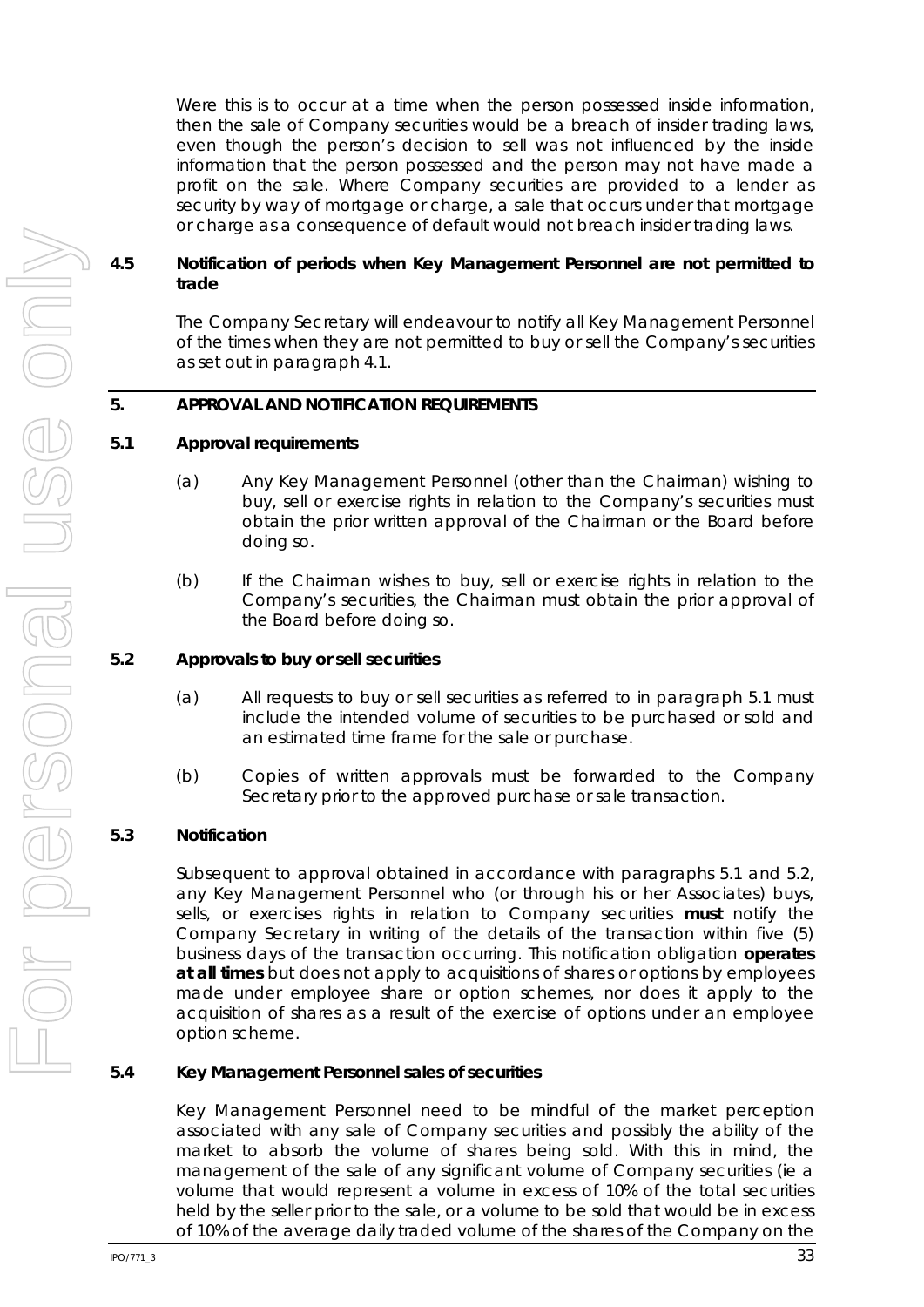ASX for the preceding 20 trading days) by a Key Management Personnel needs to be discussed with the Board and the Company's legal advisers prior to the execution of any sale. These discussions need to be documented in the form of a file note, to be retained by the Company Secretary.

### **5.5 Exemption from Closed Periods restrictions due to exceptional circumstance**

Key Management Personnel who are not in possession of inside information in relation to the Company, may be given prior written clearance by the Managing Director (or in the case of the Managing Director by all other members of the Board) to sell or otherwise dispose of Company securities in a Closed Period where the person is in severe financial hardship or where there are exceptional circumstances as set out in this policy.

#### **5.6 Severe financial hardship or exceptional circumstances**

The determination of whether a Key Management Personnel is in severe financial hardship will be made by the Managing Director (or in the case of the Managing Director by all other members of the Board).

A financial hardship or exceptional circumstances determination can only be made by examining all of the facts and if necessary obtaining independent verification of the facts from banks, accountants or other like institutions.

### **5.7 Financial hardship**

Key Management Personnel may be in severe financial hardship if they have a pressing financial commitment that cannot be satisfied other than by selling the securities of the Company.

In the interests of an expedient and informed determination by the Managing Director (or all other members of the Board as the context requires), any application for an exemption allowing the sale of Company securities in a Closed Period based on financial hardship must be made in writing stating all of the facts and be accompanied by copies of relevant supporting documentation, including contact details of the person's accountant, bank and other such independent institutions (where applicable).

Any exemption, if issued, will be in writing and shall contain a specified time period during which the sale of securities can be made.

### **5.8 Exceptional circumstances**

Exceptional circumstances may apply to the disposal of Company securities by a Key Management Personnel if the person is required by a court order, a court enforceable undertaking for example in a bona fide family settlement, to transfer or sell securities of the Company, or there is some other overriding legal or regulatory requirement to do so.

Any application for an exemption allowing the sale of Company securities in a Closed Period based on exceptional circumstances must be made in writing and be accompanied by relevant court and/or supporting legal documentation (where applicable).

Any exemption, if issued, will be in writing and shall contain a specified time period during which the sale of securities can be made.